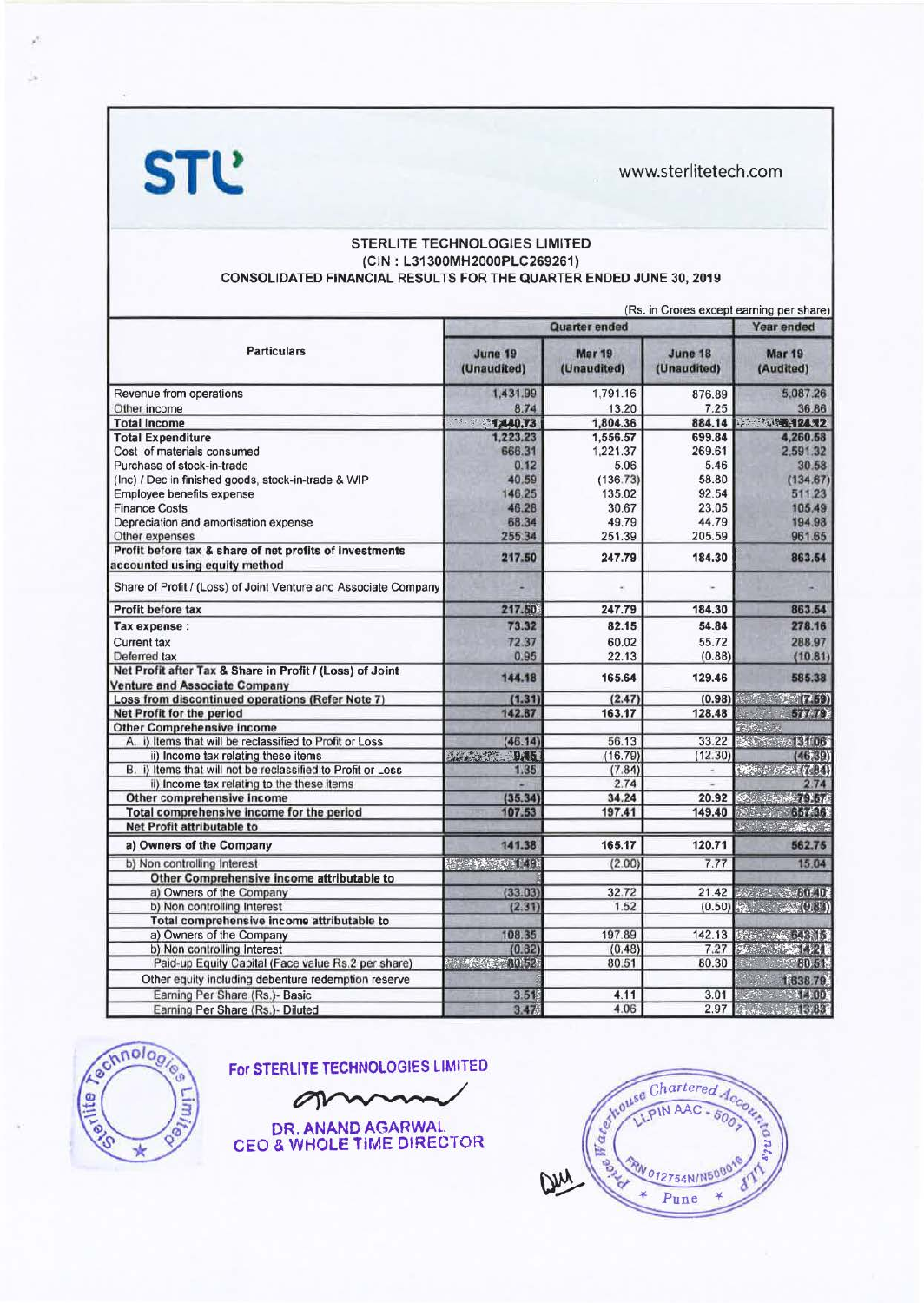**STl!** www.sterlitetech.com



| <b>Particulars</b>                                          | (Rs. in Crores except earning per share)<br><b>Quarter ended</b> |                              |                        | <b>Year ended</b>          |
|-------------------------------------------------------------|------------------------------------------------------------------|------------------------------|------------------------|----------------------------|
|                                                             | June 19<br>(Unaudited)                                           | <b>Mar 19</b><br>(Unaudited) | June 18<br>(Unaudited) | <b>Mar 19</b><br>(Audited) |
| Revenue from operations                                     | 1,344.82                                                         | 1,788.66                     | 827.21                 | 4,862.63                   |
| Other income                                                | 9.70                                                             | 12.27                        | 6.23                   | 34.84                      |
| <b>Total Income</b>                                         | 1,354.62                                                         | 1,800.93                     | 833.44                 | 4,897.47                   |
| <b>Total Expenditure</b>                                    | 1,145.10                                                         | 1,507.69                     | 679.36                 | 4,086.15                   |
| Cost of materials consumed                                  | 665.72                                                           | 1,254.58                     | 264.51                 | 2,583.40                   |
| Purchase of stock-in-trade                                  | 0.12                                                             | 1.53                         | 5.46                   | 30.58                      |
| (Inc) / Dec in finished goods, stock-in-trade & WIP         | 25.17                                                            | (160.33)                     | 73.11                  | (110.47)                   |
| Employee benefits expense                                   | 121.91                                                           | 123.79                       | 84.55                  | 439.55                     |
| <b>Finance Costs</b>                                        | 42.94                                                            | 27.73                        | 22.65                  | 95.25                      |
| Depreciation and amortisation expense                       | 55.75                                                            | 41.23                        | 41.51                  | 167.79                     |
| Other expenses                                              | 233.49                                                           | 219.16                       | 187.57                 | 880.05                     |
| Profit before tax                                           | 209.42                                                           | 293.24                       | 154.08                 | 811.32                     |
| Tax expense :                                               | 71.79                                                            | 100.20                       | 49.59                  | 276.09                     |
| Current tax                                                 | 68.01                                                            | 67.87                        | 50.96                  | 270.99                     |
| Deferred tax                                                | 3.78                                                             | 32.33                        | (1.37)                 | 5.10                       |
| Net profit for the period                                   | 137.63                                                           | 193.04                       | 104.49                 | 535.23                     |
| <b>Other Comprehensive income</b>                           |                                                                  |                              |                        |                            |
| A. i) Items that will be reclassified to Profit or Loss     | (27.04)                                                          | 48.06                        | 35.20                  | 132.77                     |
| ii) Income tax relating these items                         | 9.45                                                             | (16.79)                      | (12.30)                | (46.39)                    |
| B. i) Items that will not be reclassified to Profit or Loss | 1.35                                                             | (7.84)                       | s.                     | (7.84)                     |
| ii) Income tax relating to the these items                  |                                                                  | 2.74                         |                        | 2.74                       |
| Other comprehensive income                                  | (16.24)                                                          | 26.17                        | 22.90                  | 81.28                      |
| Total comprehensive income for the period                   | 121.39                                                           | 219.21                       | 127.39                 | 616.51                     |
| Paid-up Equity Capital (Face value Rs.2 per share)          | 80.52                                                            | 80.51                        | 80.30                  | 80.51                      |
| Other equity including debenture redemption reserve         |                                                                  |                              |                        | 1,507.70                   |
| Earning Per Share (Rs.)- Basic                              | 3.42                                                             | 4.80                         | 2.60                   | 13.32                      |
| Earning Per Share (Rs.)- Diluted                            | 3.38                                                             | 4.75                         | 2.57                   | 13.16                      |



CEO & WHOLE TIME DIRECTOR